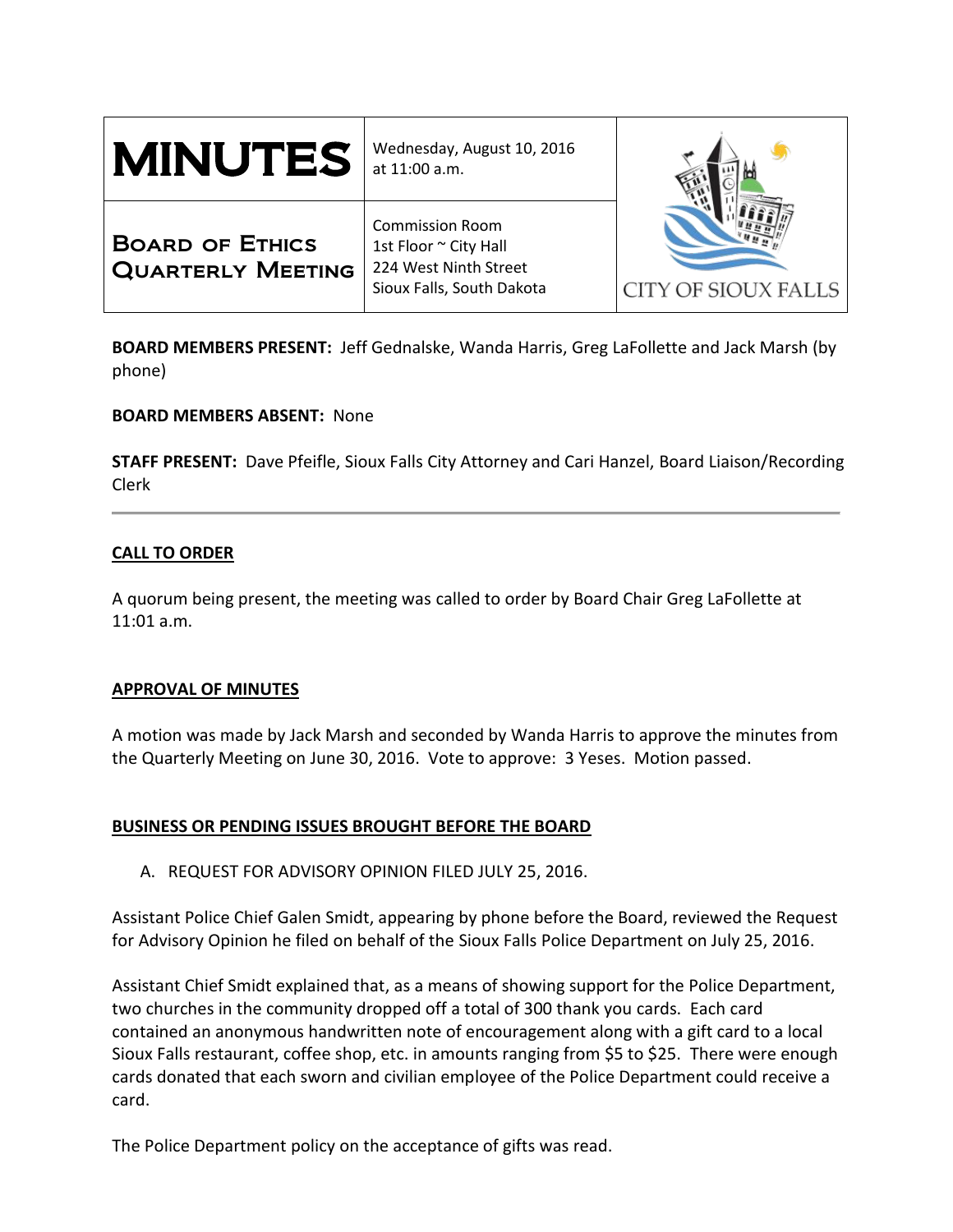The Board agreed with Police Department policy that if a gift of food or beverage could be consumed on premises then it could be accepted.

David Pfeifle reviewed the relevant ordinances of the City as well as a couple of prior Ethics Board decisions with similar factual scenarios.

The Board was not interested in setting a threshold amount defining nominal intrinsic value.

The Board discussed the outpouring of support and the fact that these thank you cards were given with the best intentions.

Discussion was had regarding the value of the gift cards as a whole verses their nominal value if considered individually.

The two churches that dropped off the handwritten notes of encouragement with gift cards were identified as King of Glory and Linwood Wesleyan.

The Board also discussed the fact that the gifts were unsolicited, were unrelated to any specific action of the Police Department and were not given in exchange for special consideration.

The Board reviewed the Police Department policy again.

The Board invited public input. Bruce Danielson addressed the Board.

A motion was made by Jack Marsh to advise the Police Department to not accept the gift cards despite the Board's feeling that there was no impropriety in the intentions of the two organizations and their parishioners and to return the gift cards to the churches.

After a brief discussion, an amended motion was made by Jack Marsh that the Board does not question the donors' motives, however it is the feeling of this Board that the gift cards not be accepted. No second.

Greg LaFollette asked for a substitute motion.

A motion was made by Jeff Gednalske that the Board advise the Police Department to refer to and follow its existing policy. Gednalske then withdraws motion.

A motion was made by Wanda Harris that the Board follow the letter of the policy of the Police Department and recommend that these gift cards not be accepted.

A motion was made by Jack Marsh and seconded by Wanda Harris that the Board recommends that the Police Department does not accept the donated gift cards. No further discussion was had. Vote to approve: Roll Call: Yeses, Jeff Gednalske, Wanda Harris, Jack Marsh, 3. Noes, 0. Motion Passed.